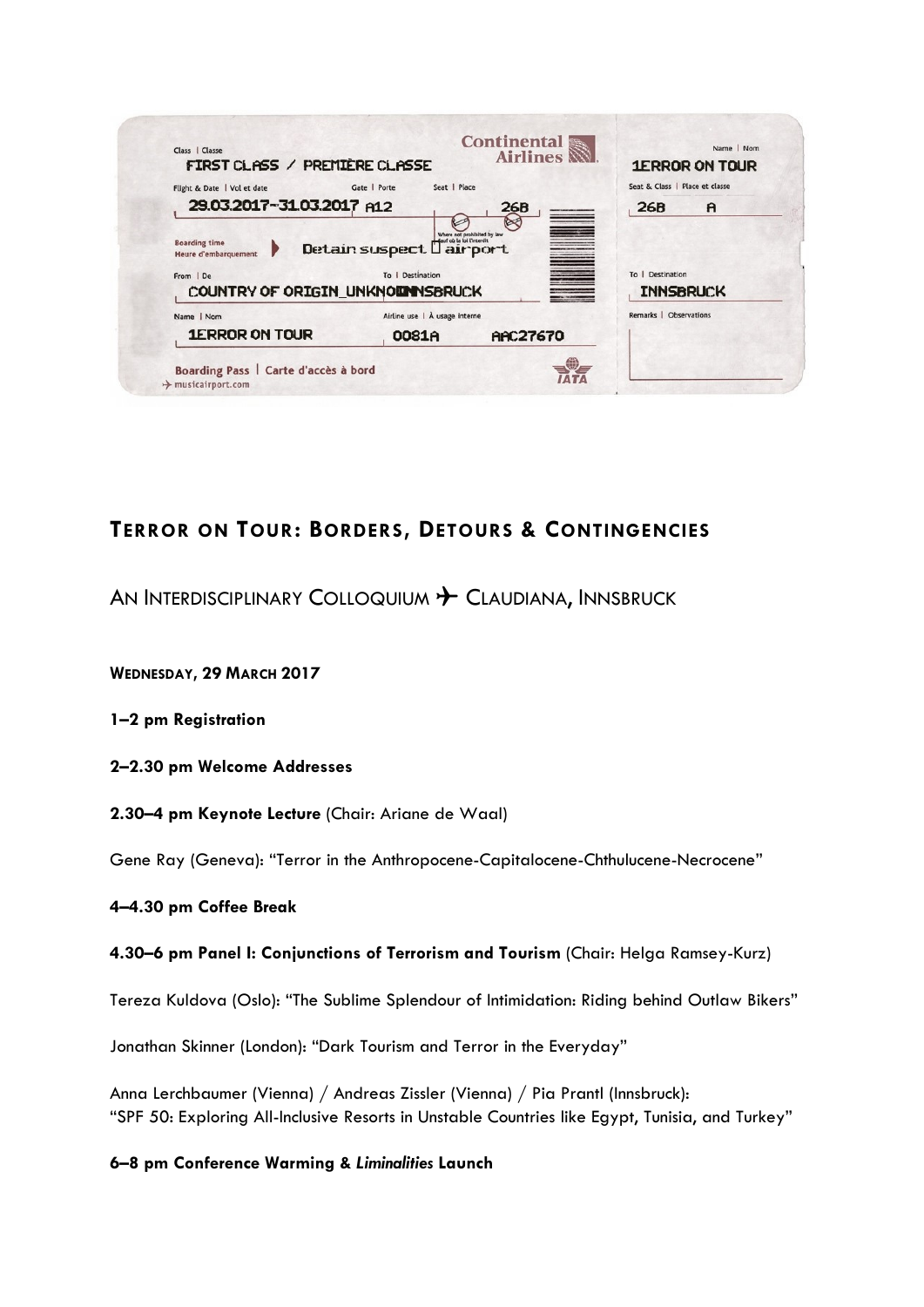# **THURSDAY, 30 MARCH 2017**

# **10 am–12 pm Matinee Performances** ✈ **Bogentheater**

Raymond Waring and Robert Hamilton (MARILYNMACHINE): "Have You Eyes?"

RAI – renegade actors innsbruck: "To the Light/Over. A Postmodern Pilgrimage"

# **12–2 pm Lunch Break**

# **2–3.30 pm Panel II: Challenging Borders**

# **Section 1: Bordering on Crisis** (Chair: Ulrich Pallua)

Andreas Müller (Innsbruck/Göttingen): "Border Controls and Repatriation: EU Law and the Refugee Crisis"

Antigoni Memou (London): "Images of the Refugee Crisis and the Media's Production of Fear"

Gabriella Calchi Novati (Zurich): "Beautiful Walls and 'Bad Hombres': From Paranoia to Fantasy, and Back"

# **3.30–4 pm Coffee Break**

# **4–5.30 pm Panel II: Challenging Borders**

# **Section 2: Historical Borders and Performance** (Chair: Christof Diem)

Miriam Strieder (Innsbruck): "Terrorists of the Early Middle Ages: The Reputation of the Vikings according to the Entry in the Anglo-Saxon Chronicle about the Battle of Maldon in 991"

Maria Elena Capitani (Parma): "Crossing Boundaries: Terror, Tragedy, and Displacement in Martin Crimp's *Cruel and Tender*"

Elisabeth Massana (Barcelona): "'We didn't cross the border, the border crossed us': On the Becoming Nomadic of the Post-9/11 Spectator"

# **5.40–7 pm Walkshop**

Andrew Wilford (Chichester): "Travelling Lightly through Transparency: A Walkshopinar"

# **7 pm Conference Dinner** ✈ **Villa Mundus – No Border Kitchen**